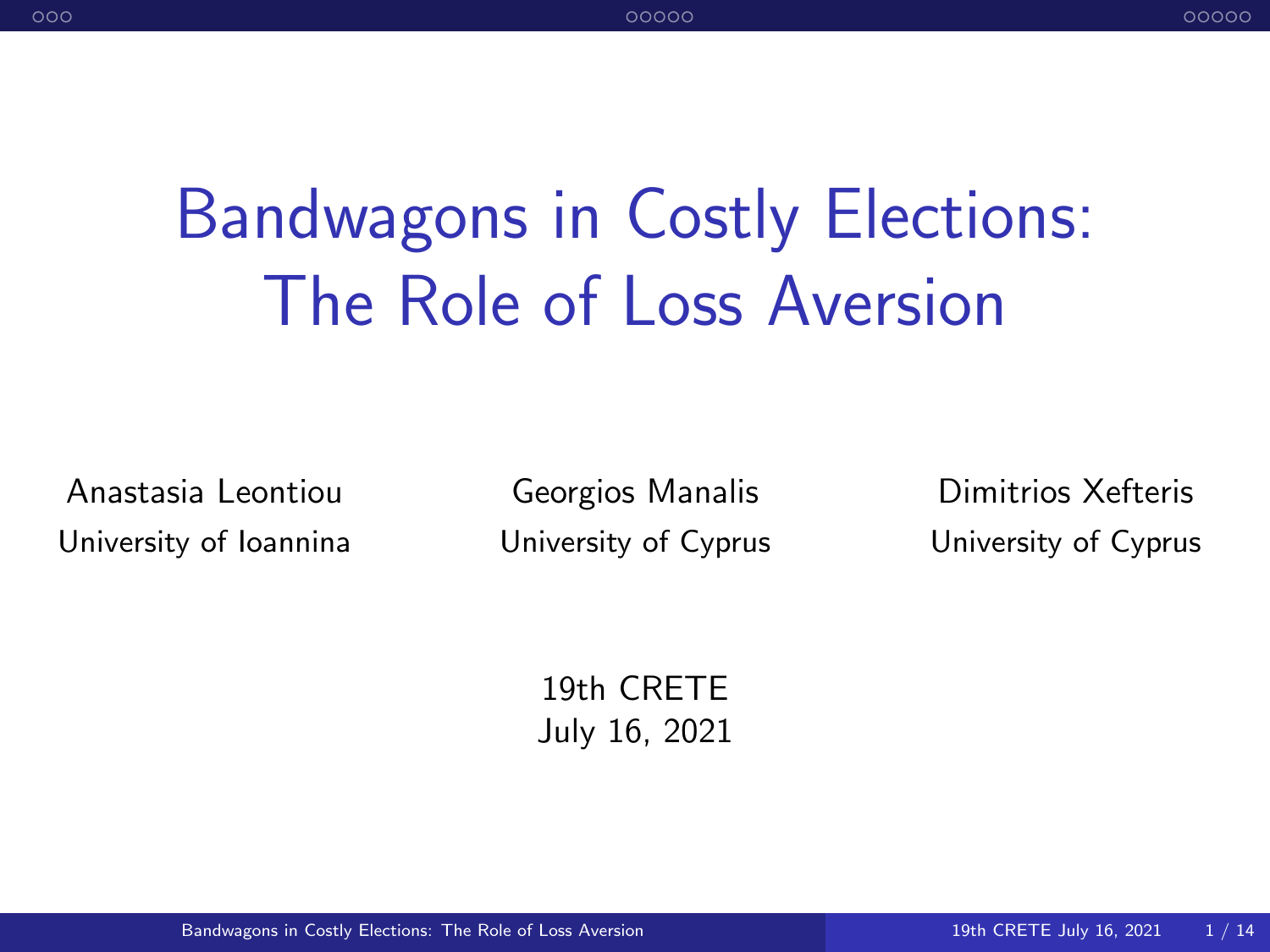#### <span id="page-1-0"></span>Introduction

- **Election outcome determinants**  $\Rightarrow$  **Voters' preferences or/and beliefs?**
- Expectations matter  $\Rightarrow$  the theory predicts an Underdog effect (Palfrey and Rosenthal, 1985; Herrera et al., 2014)
- The supporters of the expected winner have lower participation rates than the supporters of the candidate who is expected to lose

Do real-world candidates act against their own interests when trying to convince the electorate about their superiority in pre-election polling?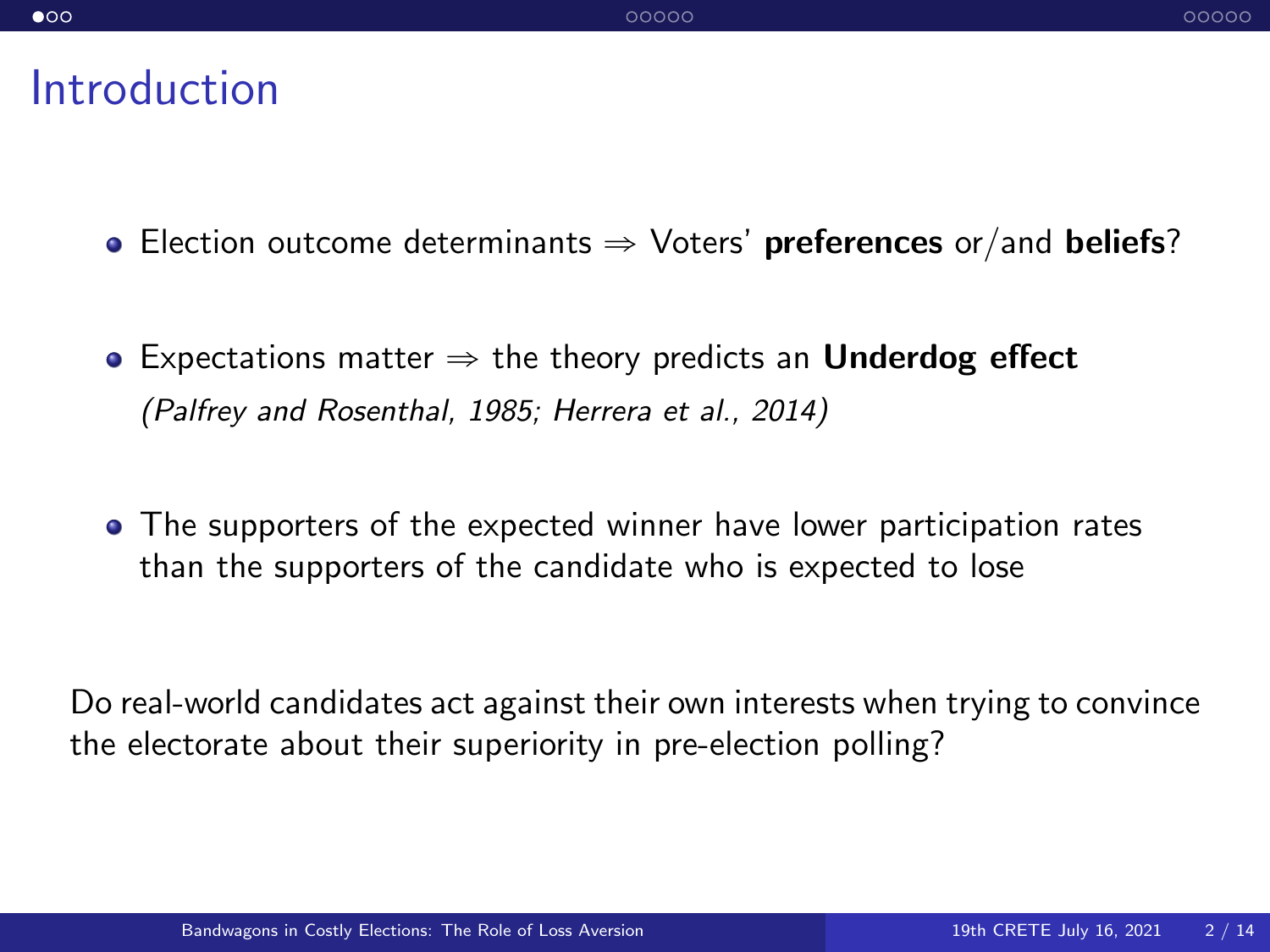#### Introduction

#### Several empirical and experimental evidence  $\Rightarrow$  Bandwagon effect

(Irwin and Van Holsteyn, 2000; Klor and Winter, 2007; Großer and Schram, 2010; Morton et al., 2015; Agranov et al., 2018)

Potential explanations:

- Desire to vote for the winner (Agranov et al., 2018; Morton and Ou, 2015)
- Other-regarding preferences (Morton and Ou, 2015)
- Risk aversion (Grillo, 2017)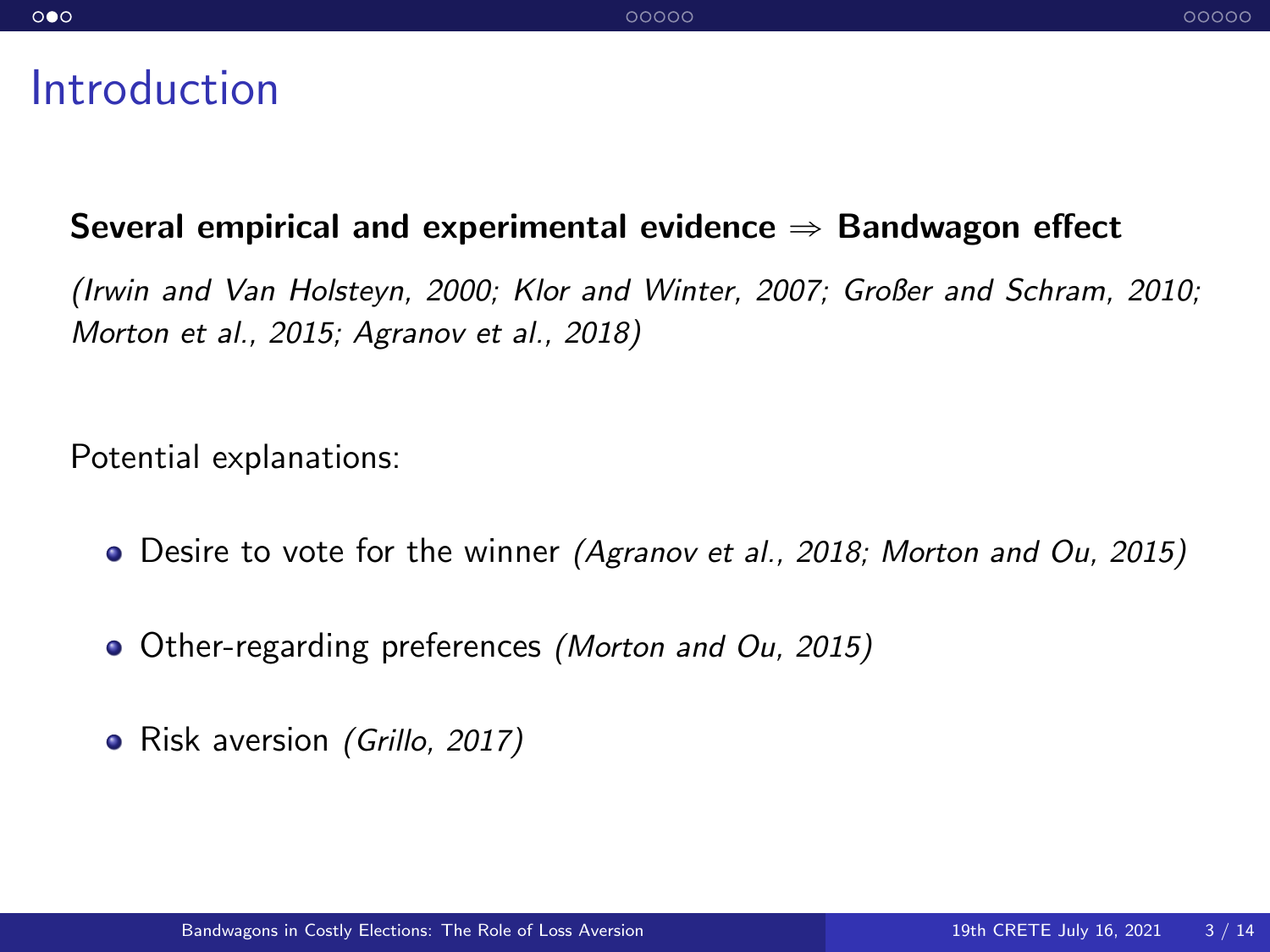#### Loss Aversion

Agranov et al. (2018) and Herrmann et al. (2019) rule out loss aversion  $\Rightarrow$ Exogenous reference points

Our model

- Expectation-based reference points (Koszegi and Rabin, 2006)
- Loss aversion is a force pushing for bandwagons

Supporters of the expected winner  $\Rightarrow$  high payoff as a reference point  $\Rightarrow$ abstention endangers a large loss

When voters are sufficiently loss averse and the society is large, then bandwagons may emerge in equilibrium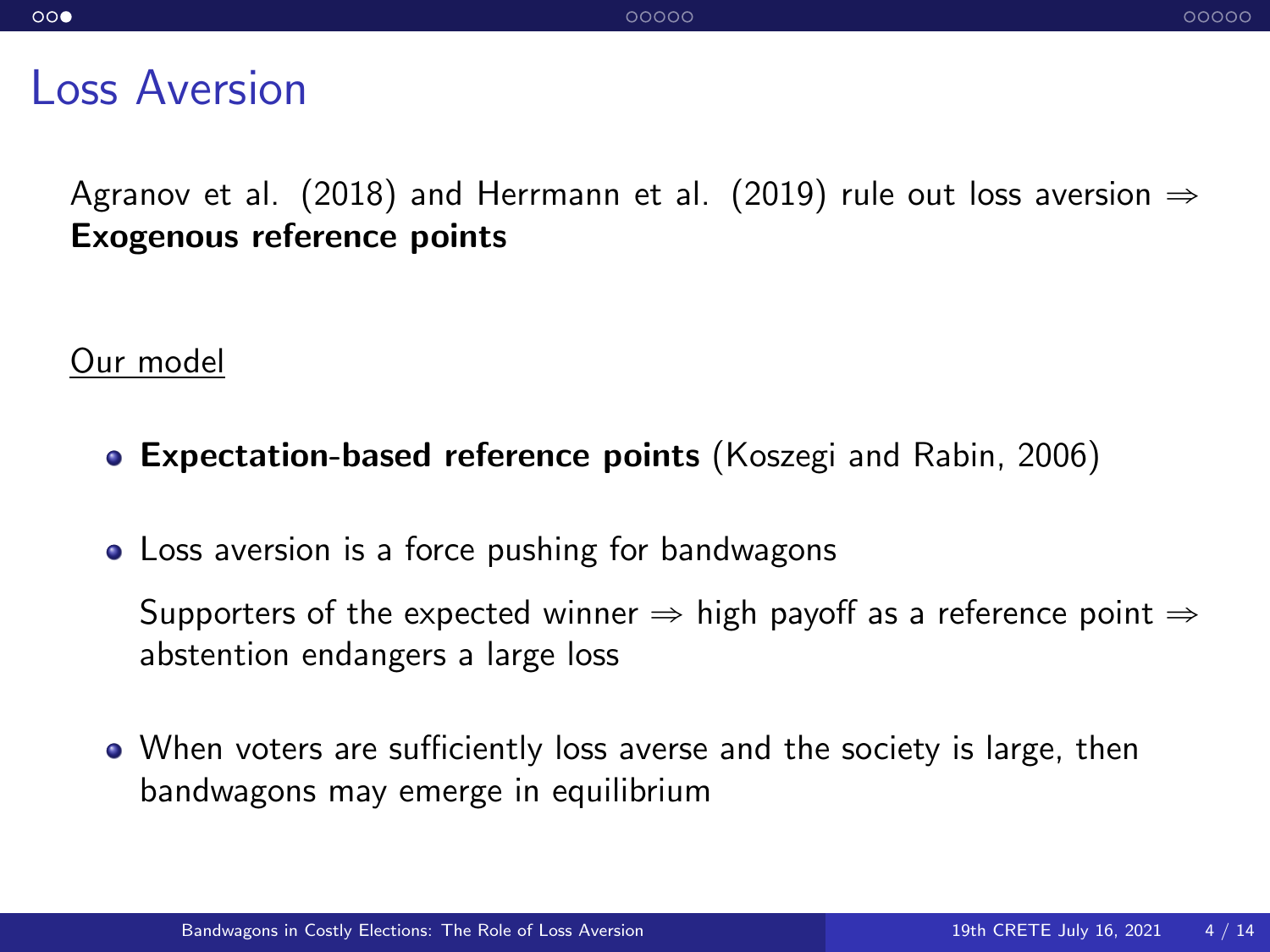### <span id="page-4-0"></span>Model

- Majority rule
- The size of the electorate is uncertain but finite Poisson distribution with mean  $N > 0$
- $\bullet$  Two political parties, A and B
- Citizens' Preferences (exogenous)

Each citizen  $\Rightarrow$  $\sqrt{ }$  $\left( \right)$ type  $A$  with a probability  $\phi \in$  $\mathbf{r}$  $0, \frac{1}{2}$ ˘ type  $B$  with a probability  $(1 - \phi)$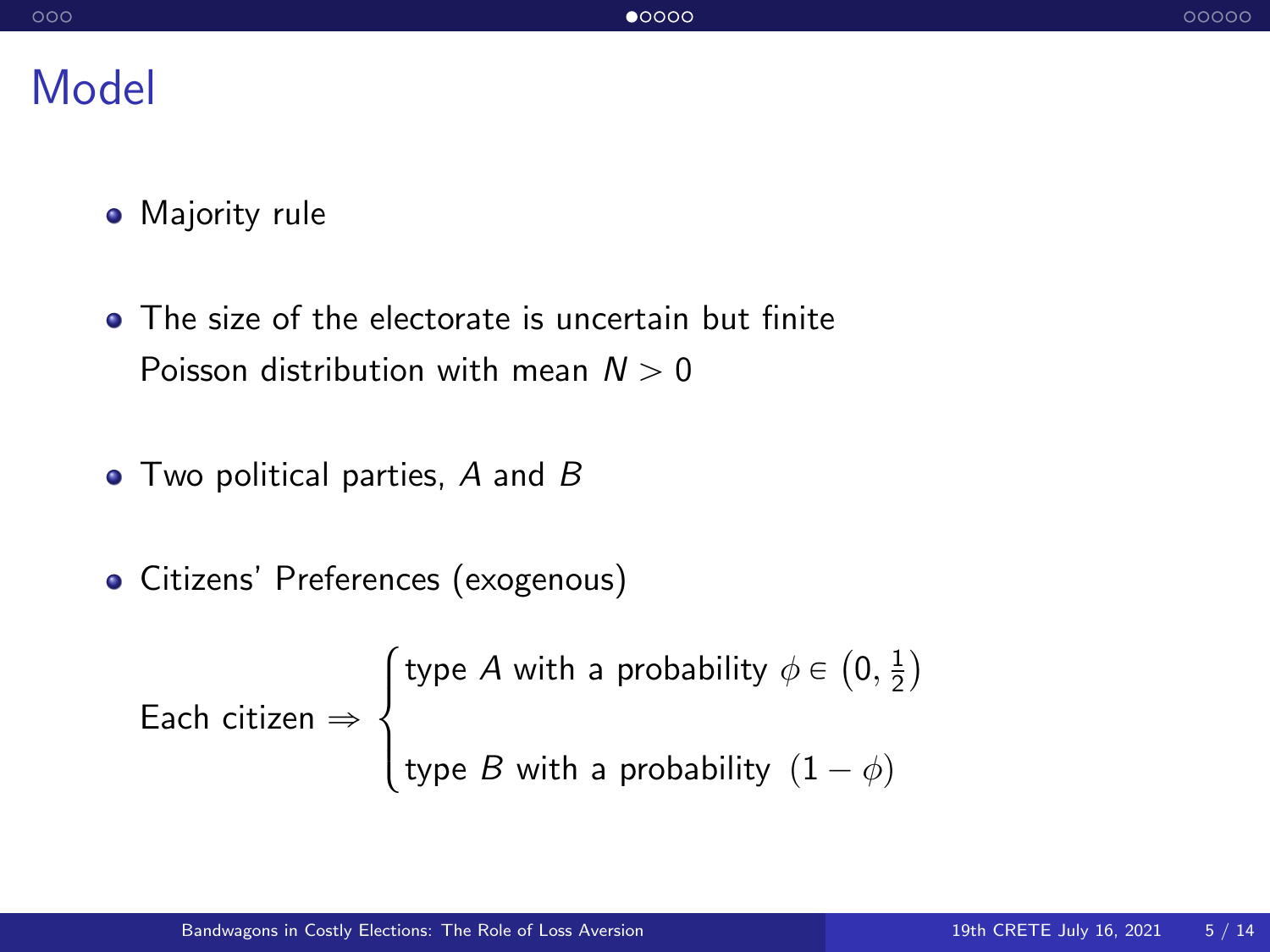### Model

\n- Payoffs 
$$
\Rightarrow
$$
  $\left\{\n \begin{aligned}\n &\text{Winner's supports} \rightarrow 1 \\
&\text{Loser's supports} \rightarrow 0 \\
&\text{Lie} \rightarrow \frac{1}{2}\n \end{aligned}\n \right.$ \n
\n

- Citizen's actions  $\Rightarrow$  Vote for party A, party B or abstain
- Cost of voting  $c_i \Rightarrow$  uniform distribution F with support [0, 1]

• Individual's preferences and voting costs are private knowledge, but their distributions are common knowledge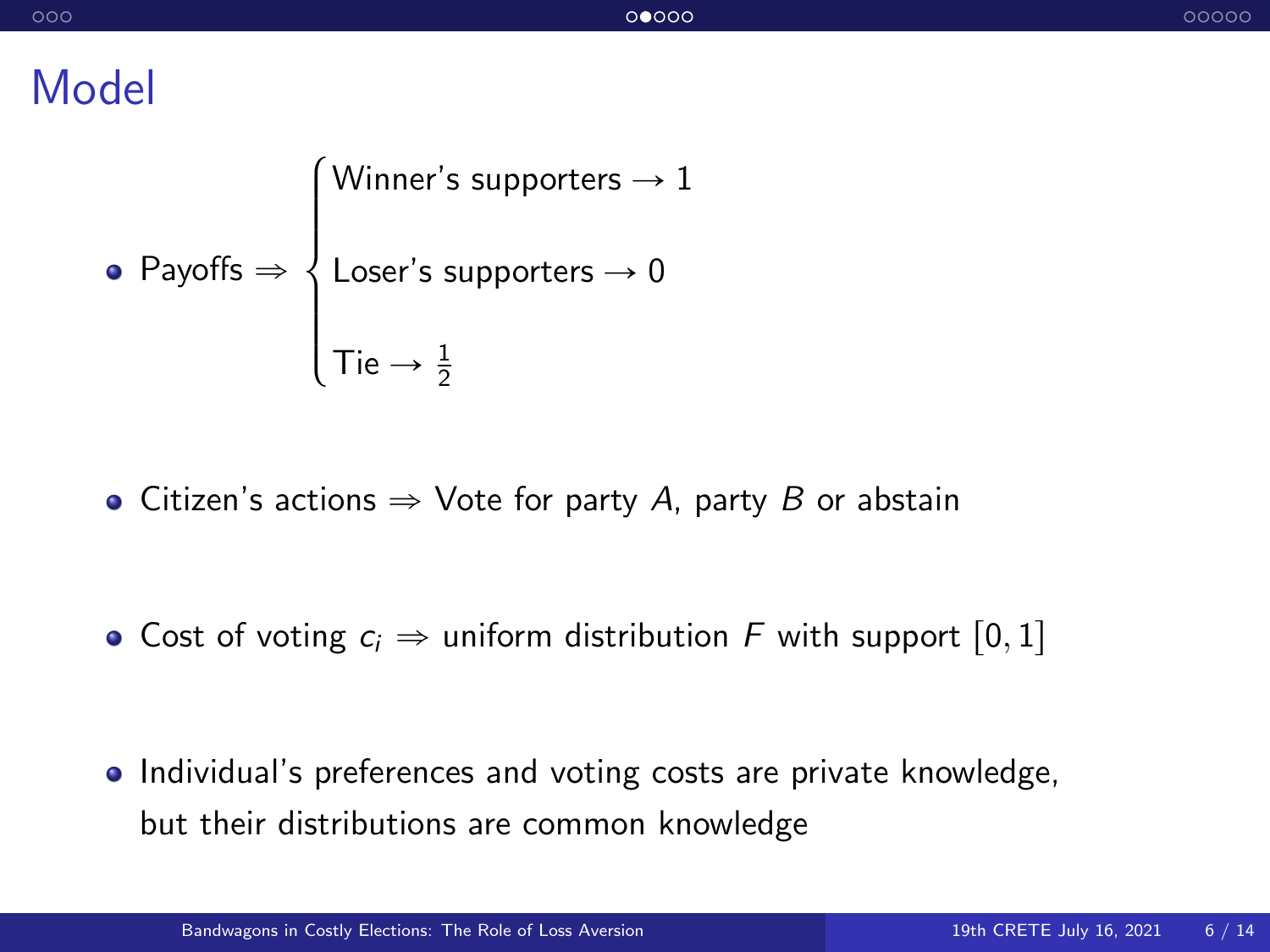### Reference dependence (Koszegi and Rabin 2006)

Overall utility  $=$  Actual utility  $+$  Gain-loss utility

- Actual utility  $=$  payoff  $-$  cost
- **•** Gain-loss utility

$$
\mu(x) = \begin{cases} \eta x, & \text{if } x \geq 0 \\ \eta \lambda x, & \text{if } x < 0 \end{cases}
$$

where  $\eta > 0$  is the weight attached to the extra gain or loss  $\lambda > 1$  is the coefficient of loss aversion  $x =$  actual utility - reference point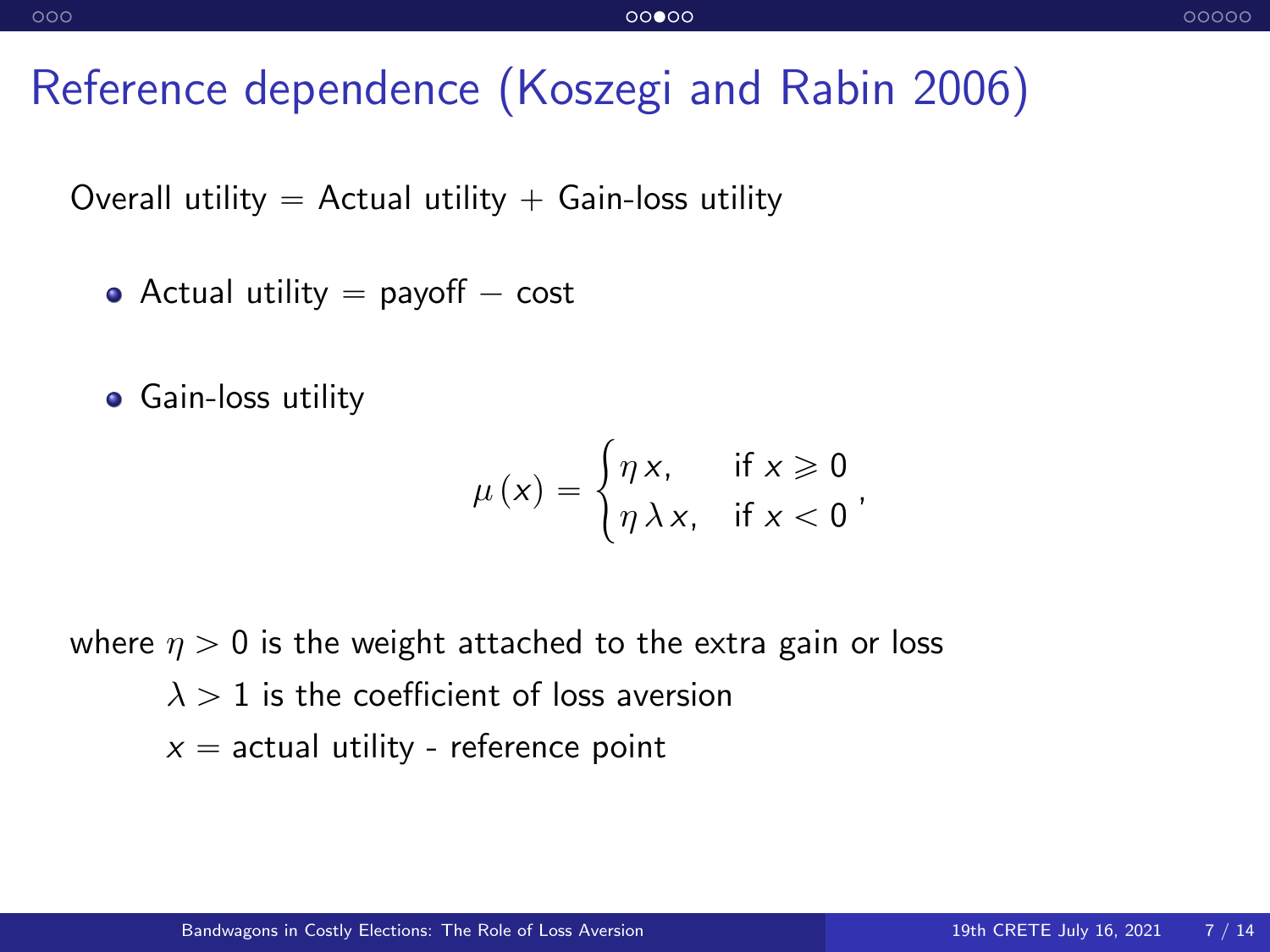**Reference points**  $=$  Expected payoffs (Rational Expectations)

- $\bullet$  Voting  $\Rightarrow$   $p_i \in [0, 1]$  chance of winning and  $(1 p_i)$  chance of losing
- Abstain  $\Rightarrow q_i \in [0, 1]$  chance of winning and  $(1 q_i)$  chance of losing

where  $p_i > q_i$ 

#### Expected Utility conditional on voting

$$
EU_i = p_i - c_i + \eta p_i [1 - c_i - (p_i - c_i)] + \eta \lambda (1 - p_i) [0 - c_i - (p_i - c_i)]
$$

#### Expected Utility conditional on abstaining

$$
EU_i = q_i + \eta q_i [1 - q_i] + \eta \lambda (1 - q_i) [-q_i]
$$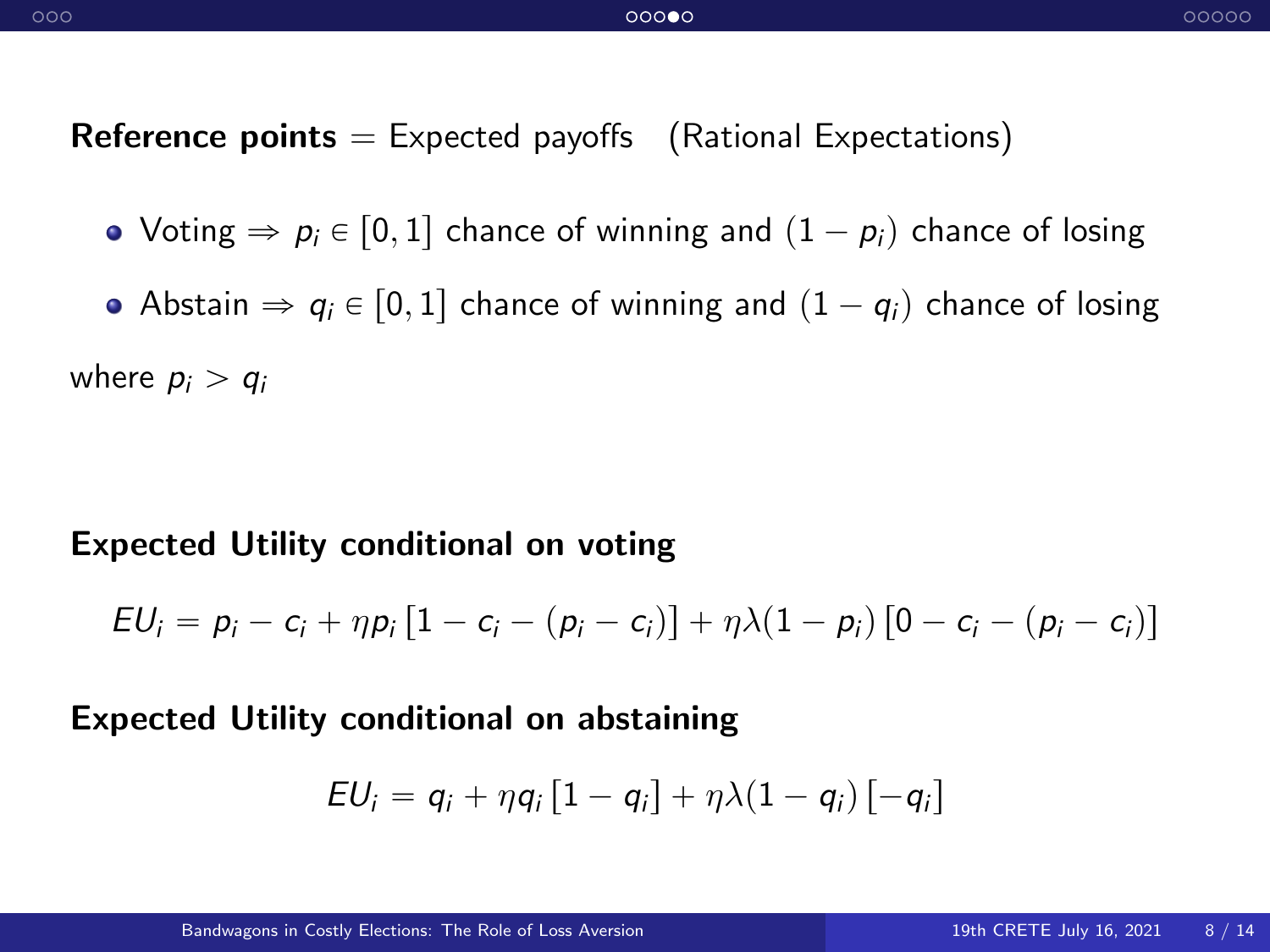**Equilibria**  $\Rightarrow$  threshold costs  $(c_A^*, c_B^*)$ 

$$
c_i^* = (p_i - q_i) \Big[ 1 - \eta(\lambda - 1) \Big( 1 - (p_i + q_i) \Big) \Big] \equiv MB_i
$$

Assumption:  $\eta < \frac{1}{\lambda - 1}$ 

 $\alpha \Rightarrow$  supporters of  $A$  who vote for  $A \Rightarrow (c_A < c_A^*)$ 

 $\beta \Rightarrow$  supporters of  $B$  who vote for  $B \Rightarrow (c_B < c_B{}^*)$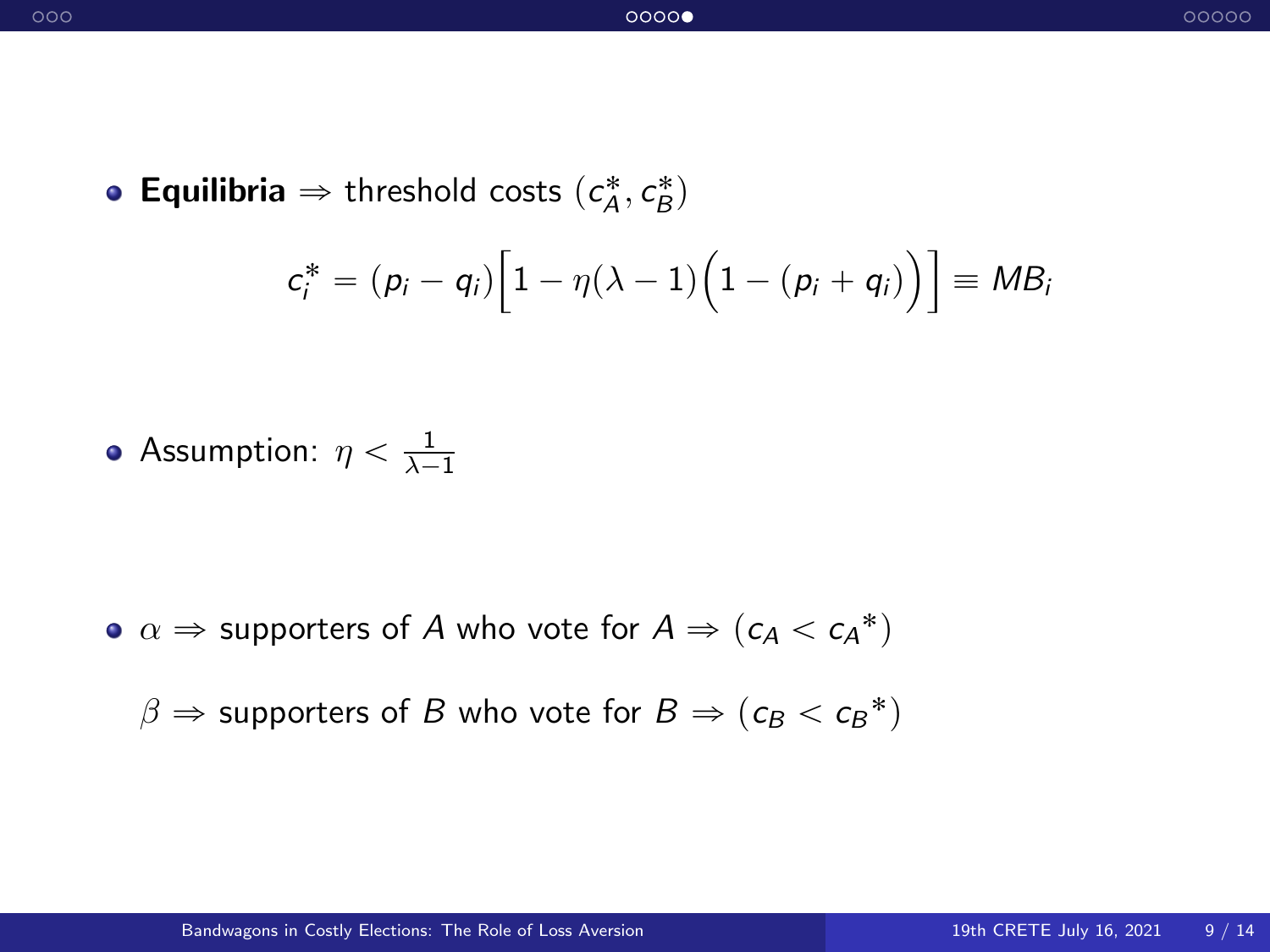<span id="page-9-0"></span>Large societies  $(N \to \infty) \Rightarrow$  Properties of equilibria  $(\alpha_N, \beta_N) \Rightarrow$ 

$$
\Rightarrow
$$
  $p_A \simeq q_A = p$  and  $p_B \simeq q_B \simeq (1 - p)$ 

$$
\text{Bandwagon} \Rightarrow \begin{cases} A = \text{the expected winner } (p \geq \frac{1}{2}) \text{ and } \alpha_N > \beta_N \\ \text{or} \\ B = \text{the expected winner } (p < \frac{1}{2}) \text{ and } \alpha_N < \beta_N \end{cases}
$$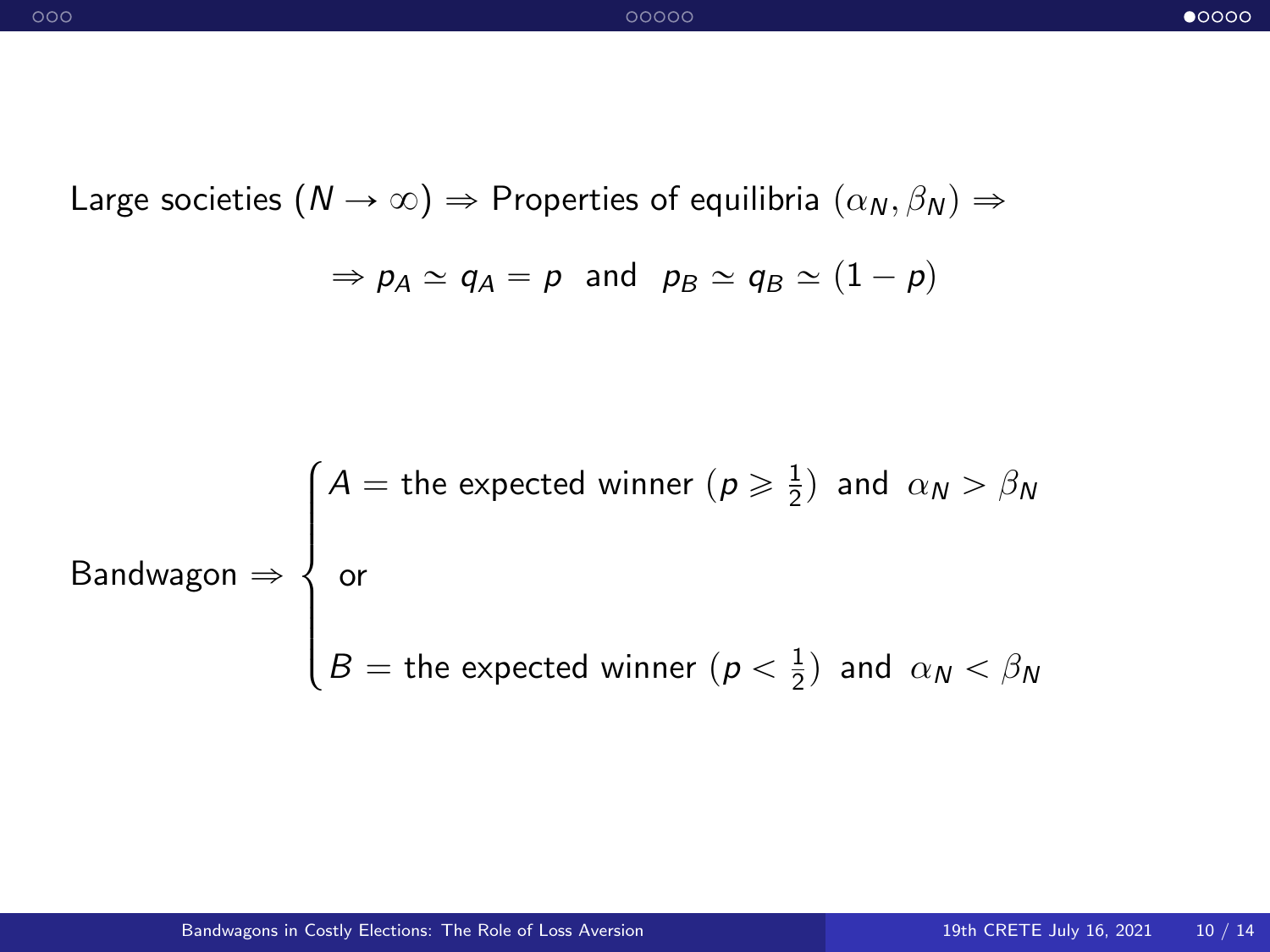**Results** 



For every fixed admissible pair of parameters  $(\eta,\,\lambda)$ , there exists a  $\hat{\phi}<\frac{1}{2}$ , such that a bandwagon effect emerges in large societies in all sequences of equilibria when  $\phi \in (\hat{\phi}, \frac{1}{2})$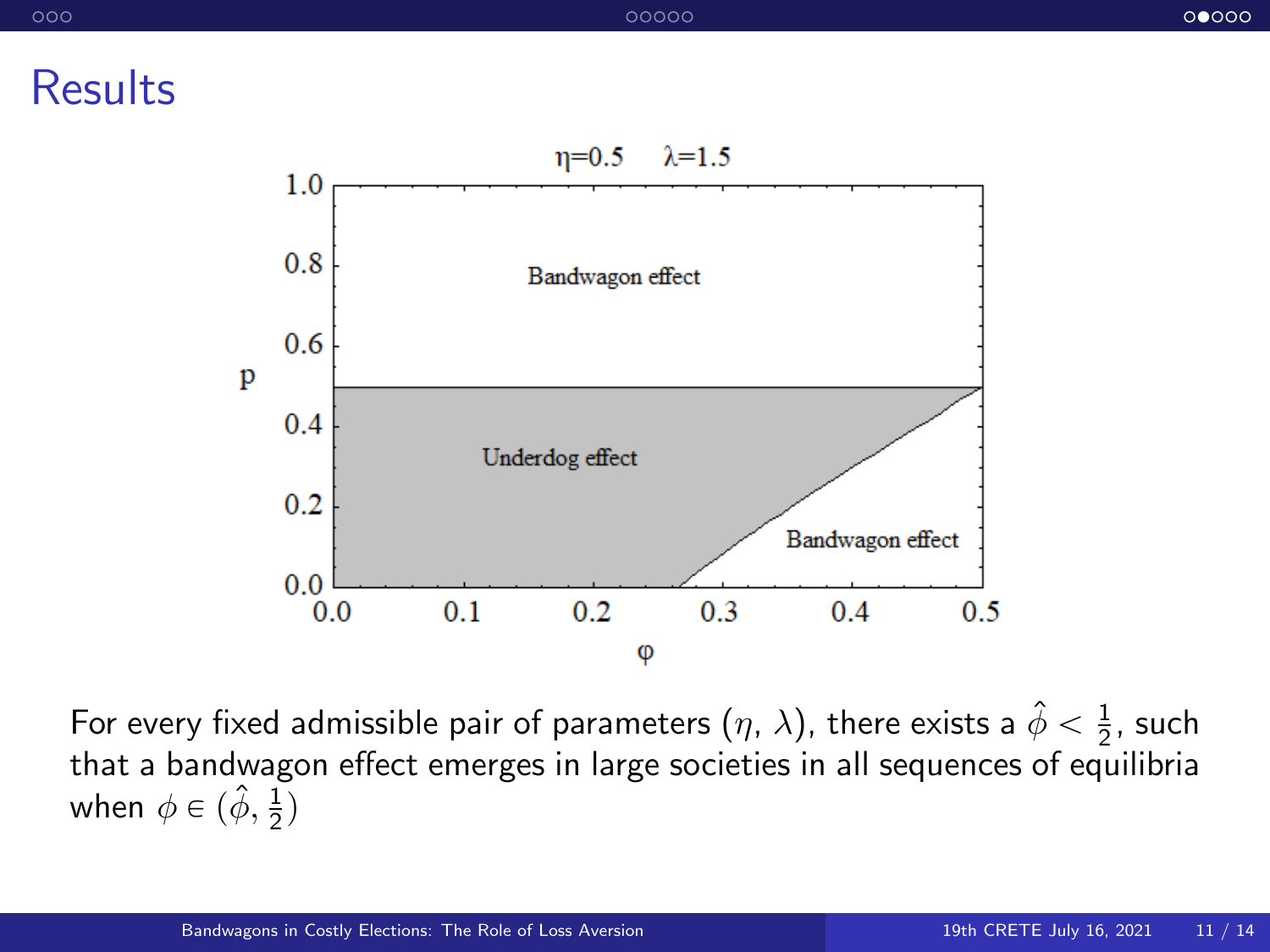

Higher loss aversion makes bandwagons more likely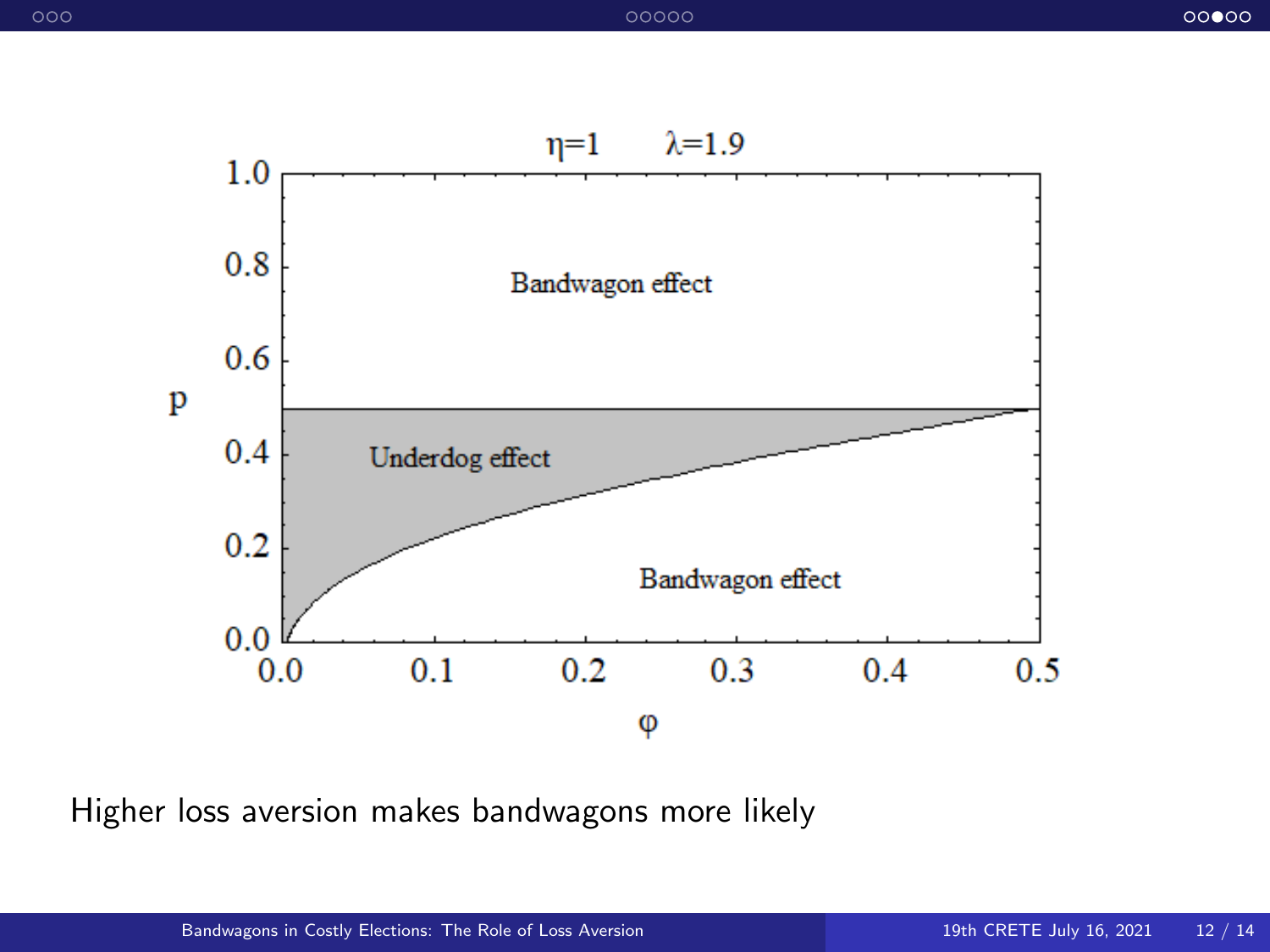#### **Conclusions**

- We introduce expectation-based loss-aversion (Koszegi and Rabin, 2006) in costly voting
- When the voters are sufficiently loss averse and the society is large, then bandwagons may emerge in equilibrium

An alternative rationale behind bandwagons that it can be empirically distinguished from other plausible explanations